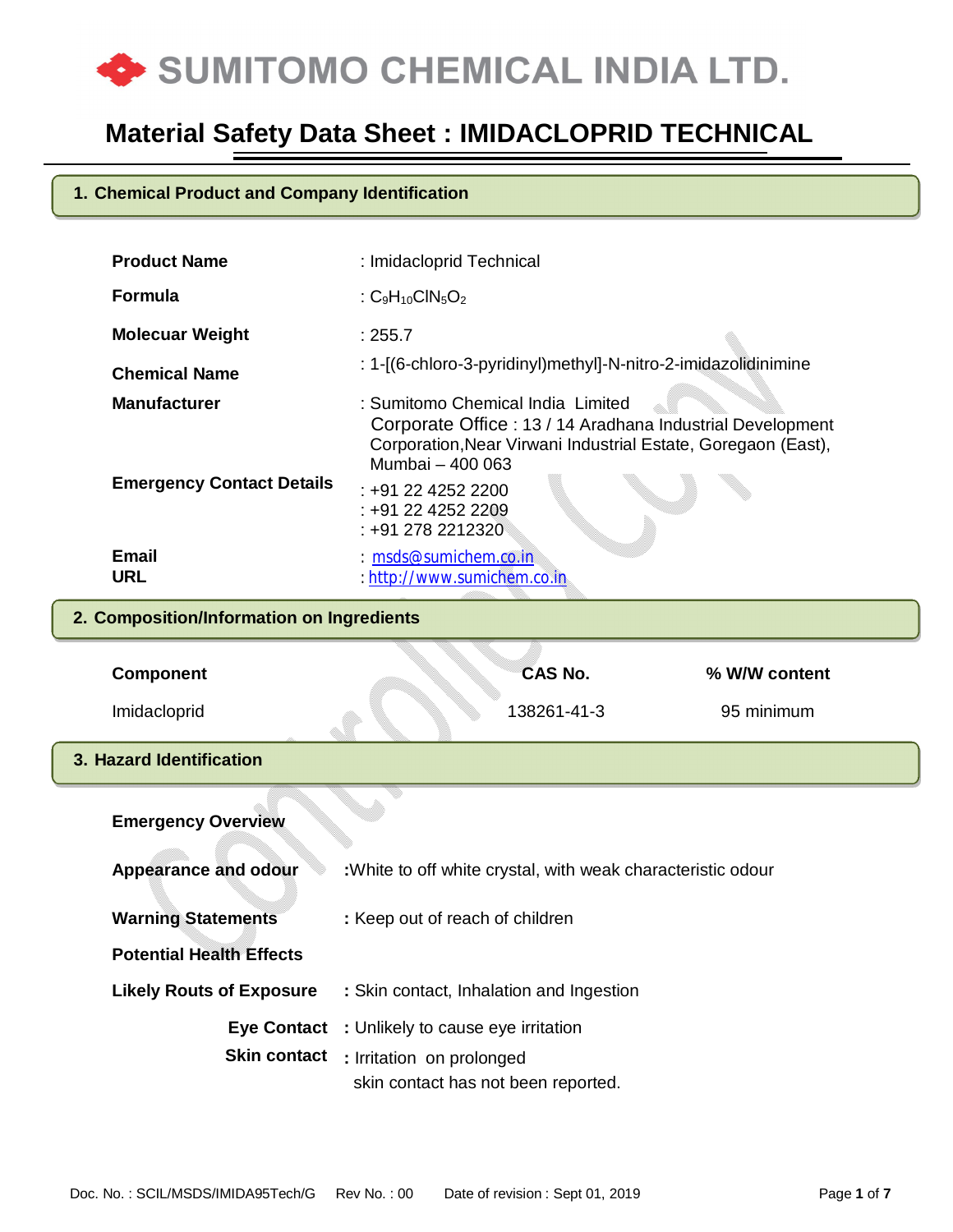

| <b>Ingestion</b> : Harmful if swallowed                                                        |
|------------------------------------------------------------------------------------------------|
| <b>Inhalation</b> : Unlikely to cause adverse effect by this route                             |
| <b>Environmental Hazards</b> : The product is an active ingredient in insecticide formulations |

#### **4. First aid measures and Antidote**

Emergency and First Aid Procedure –

| If in Eyes                                          |    | Immediately flush with plenty of clean water for 15-20 minutes.<br>Remove contact lenses if present after 5 minutes of washing. Get<br>medical attention                                                                                         |
|-----------------------------------------------------|----|--------------------------------------------------------------------------------------------------------------------------------------------------------------------------------------------------------------------------------------------------|
| If on Skin                                          |    | Wash with plenty of clean water and soap. Get medical attention if<br>irritation develops                                                                                                                                                        |
| If Inhaled                                          |    | If experiencing any distress/discomfort, immediately remove the<br>affected person to fresh air and obtain medical advice if discomfort                                                                                                          |
| <b>If Swallowed</b>                                 |    | does not disappear<br>Immediately offer drinking water to the person, if able to swallow.<br>Get medical attention                                                                                                                               |
| <b>Note to Physician</b>                            | ÷. | Treat symptomatically. May be treated as usual against effects of<br>acids or acid fumes                                                                                                                                                         |
| <b>Antidote</b>                                     |    | No specific antidote known                                                                                                                                                                                                                       |
| <b>5. Fire Fighting Measures</b>                    |    |                                                                                                                                                                                                                                                  |
|                                                     |    |                                                                                                                                                                                                                                                  |
| <b>Hazardous product of</b><br><b>Combustion</b>    |    | Not known.                                                                                                                                                                                                                                       |
| <b>Extinguishing Media</b>                          |    | Foam, Dry chemical powder, $CO2$ type fire extinguisher or Flood with<br>water.                                                                                                                                                                  |
| <b>Unusual Fire and</b><br><b>Explosion Hazards</b> |    | The product does not pose any unusual fire hazard.                                                                                                                                                                                               |
| <b>Fire Fighting Equipment :</b>                    |    | Evacuate the area and fight fire from a safe distance. Approach from<br>upwind to avoid hazardous vapours and decomposition products, if<br>any. Use self-contained breathing apparatus. Used equipments<br>should be thoroughly decontaminated. |
| <b>6. Accidental Release Measure</b>                |    |                                                                                                                                                                                                                                                  |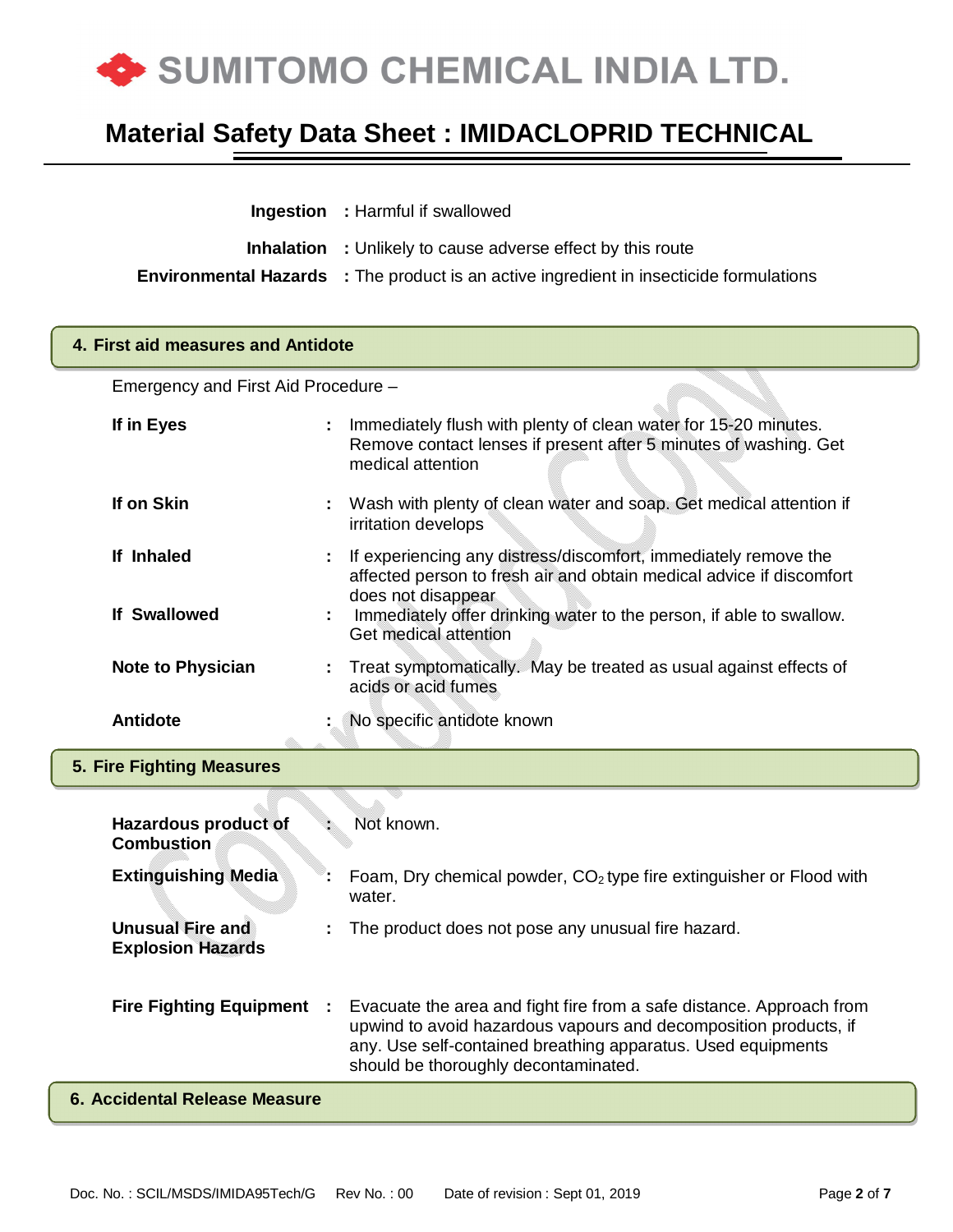

| <b>Personal</b><br><b>Protection</b>     |   | Observe all protection and safety precautions. Depending on the<br>magnitude of the spill, use of eye protection, gloves and boots when<br>cleaning up spills are recommended. For PPE see Section 8                                                                                                          |
|------------------------------------------|---|---------------------------------------------------------------------------------------------------------------------------------------------------------------------------------------------------------------------------------------------------------------------------------------------------------------|
| Steps to be taken<br>in case of a spill  | ÷ | It is recommended to have a predetermined plan / SOP for the handling<br>of spills.                                                                                                                                                                                                                           |
|                                          |   | Stop the source of the spill immediately, if safe to do so. Contain the spill<br>to prevent any further contamination of soil or water.                                                                                                                                                                       |
|                                          |   | Keep all bystanders away. Wear full-length clothing and PVC gloves.<br>Shovel and collect the spilled material / contaminated absorbent and<br>place in suitable containers. Thoroughly scrub the floor or other<br>impervious surfaces with a strong industrial detergent and rinse with<br>water.           |
|                                          |   | Spills in water should be contained as much as possible by isolation of<br>the contaminated water. The contaminated water must be collected and<br>removed for treatment or disposal through incineration.                                                                                                    |
| 7. Handling and Storage                  |   |                                                                                                                                                                                                                                                                                                               |
| <b>Precautions in</b><br><b>Handling</b> |   | In an industrial environment, such as while making formulation, filling or<br>packing, it is recommended to avoid physical contact with the product and<br>to have adequate ventilation.                                                                                                                      |
| <b>Precautions in</b><br><b>Storage</b>  |   | Avoid spillage into the eyes, or contact with bare skin or clothing. Avoid<br>inhaling spray mist. Wash hands, feet, face thoroughly after handling.<br>Remove contaminated clothing immediately<br>The product is stable under normal conditions of warehouse storage.<br>Keep container lids tightly closed |
|                                          |   | Store in a cool, dry, well- ventilated place away from foodstuffs, animal<br>feed under lock & key.                                                                                                                                                                                                           |
| <b>Specific Use</b>                      |   | The product is meant / approved to be used as insecticide.                                                                                                                                                                                                                                                    |

#### **8. Exposure Controls/Personal Protection**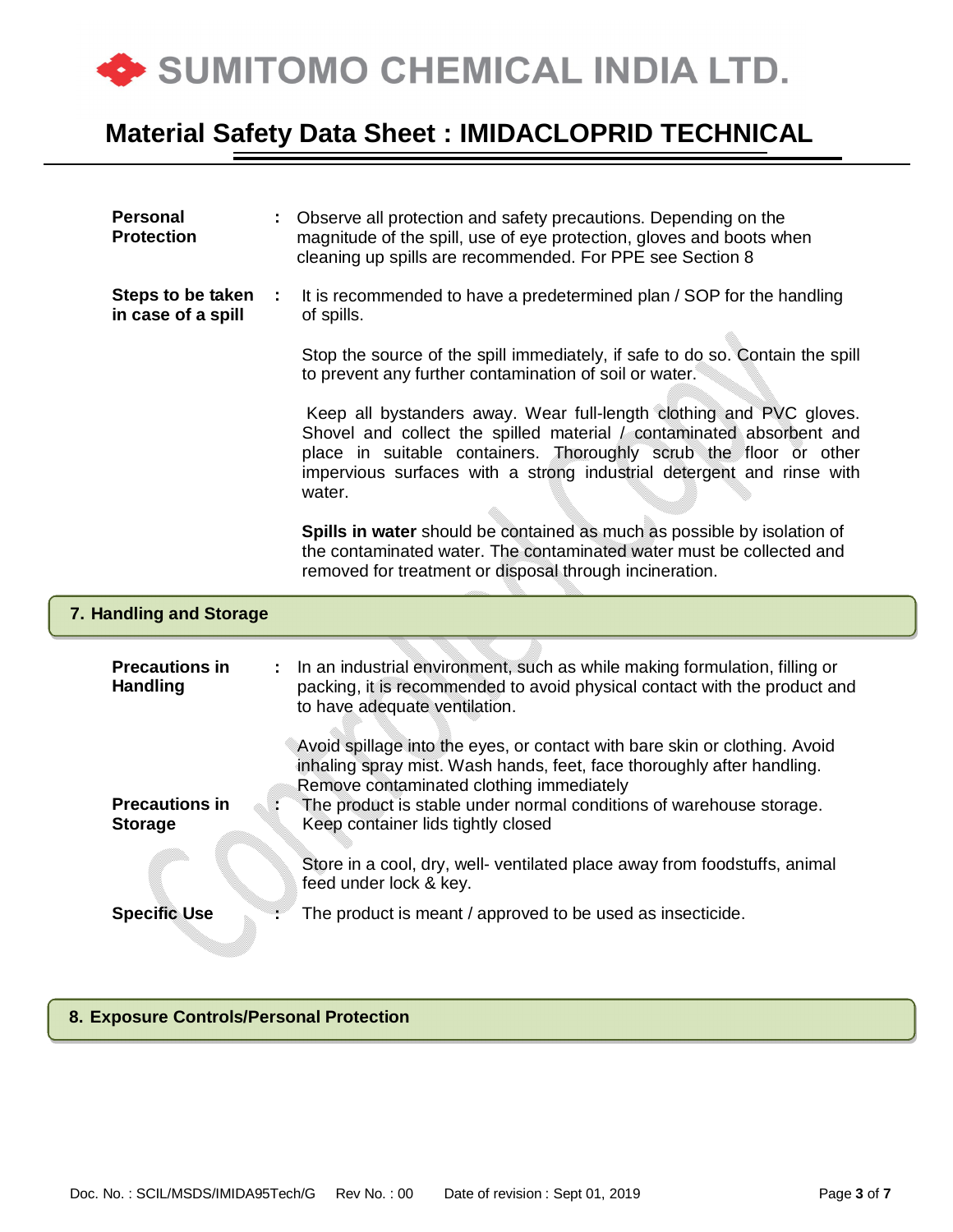

| <b>Exposure Limit</b><br><b>Values</b>  | ÷. | Not known.                                                                                                                                                                                                                                                                                          |
|-----------------------------------------|----|-----------------------------------------------------------------------------------------------------------------------------------------------------------------------------------------------------------------------------------------------------------------------------------------------------|
| <b>Personal</b><br><b>Protection</b>    |    | : When used in a closed / automated system, personal protection equipment<br>may not be required. When closed system is not possible in case of<br>maintenance, repair, sampling etc, systems must be made nonhazardous<br>before opening                                                           |
| <b>Respiratory</b><br><b>Protection</b> |    | The product is not likely to pose inhalation exposure concern during normal<br>handling. In the event of an accidental discharge of the material during<br>manufacture or handling which produces a dust or mist, workers should put<br>on respiratory protection equipment with a universal filter |
| <b>Protective Gloves</b>                |    | Wear appropriate gloves                                                                                                                                                                                                                                                                             |
| <b>Eye Protection</b>                   |    | Wear goggles, face shield or safety glasses. It is recommended to have an<br>eye wash fountain available in the work area.                                                                                                                                                                          |
| <b>Skin Protection</b>                  |    | Wear appropriate protective clothing to prevent direct skin contact                                                                                                                                                                                                                                 |

### **9. Physical and Chemical Properties**

| <b>Physical State</b>                           |   | Solid                                     |
|-------------------------------------------------|---|-------------------------------------------|
| <b>Appearance</b>                               |   | White to off white crystal,               |
| <b>Odour</b>                                    |   | with weak characteristic odour            |
| <b>Relative Density (Specific)</b><br>Gravity)  |   | 1.50 $\pm$ 0.03 g/mL.                     |
| pH value                                        |   | $6.81 - 6.84$                             |
| <b>Viscosity</b>                                |   | Not applicable.                           |
| <b>Vapour Pressure</b>                          |   | $9 \times 10^{-7}$ mPa at 25 $^{\circ}$ C |
| <b>Vapour Density</b>                           |   | Not known.                                |
| <b>Melting Point / Freezing</b><br><b>Point</b> |   | : $144.1 \pm 0.1^{\circ}$ C               |
| <b>Boiling Point</b>                            | ÷ | Not applicable.                           |
| <b>Flash Point</b>                              | ÷ | Not applicable.                           |
| <b>Auto Ignition Temp</b>                       | ÷ | Not applicable.                           |
| <b>Flammable Limits</b>                         |   | Non-flammable.                            |
|                                                 |   |                                           |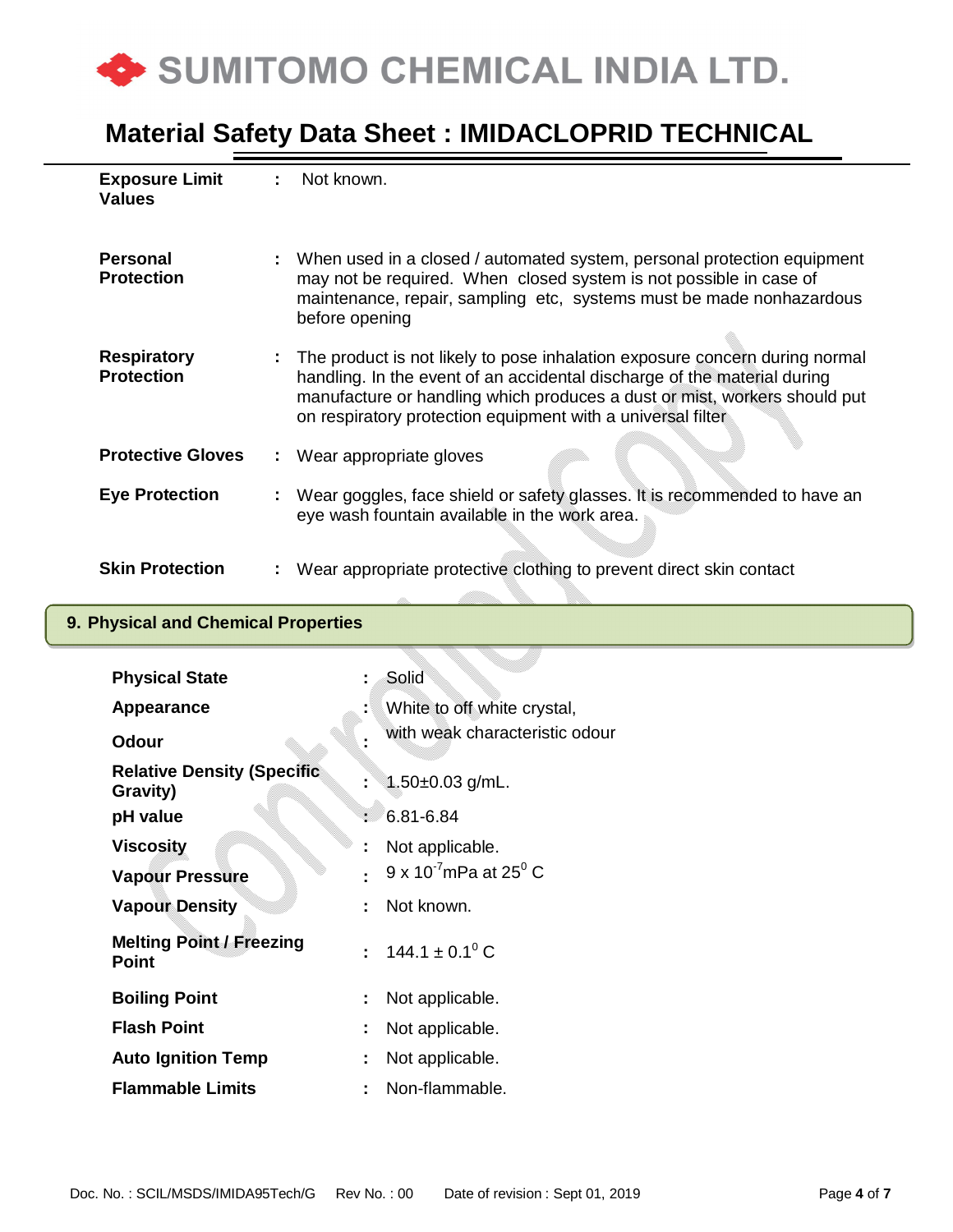

|     | <b>Solubility in Water</b>                                            |    | : 550 $\pm$ 16 ppm at 20 <sup>0</sup> C                                                                                                                           |
|-----|-----------------------------------------------------------------------|----|-------------------------------------------------------------------------------------------------------------------------------------------------------------------|
| 10. | <b>Stability and Reactivity</b>                                       |    |                                                                                                                                                                   |
|     | <b>Chemical Stability</b>                                             |    | Product is stable under ambient conditions of storage                                                                                                             |
|     | <b>Materials to Avoid</b>                                             |    | Data not available.                                                                                                                                               |
|     | <b>Hazardous</b><br><b>Decomposition Product</b>                      |    | Refer to section no. 5                                                                                                                                            |
|     | <b>Hazardous</b><br>Polymerisation                                    |    | Not reported                                                                                                                                                      |
| 11. | <b>Toxicological Information</b>                                      |    |                                                                                                                                                                   |
|     | <b>Health Hazards</b>                                                 | ÷. | Refer to section no. 3                                                                                                                                            |
|     | <b>Acute Toxicity</b>                                                 |    | The product is likely to be toxic. It should be treated with the usual<br>care of handling hazardous chemicals. :                                                 |
|     | <b>Route(s) of Entry</b><br>Ingestion :<br>Skin:<br><b>Inhalation</b> |    | LD <sub>50</sub> , oral, rat: 1000 mg/kg body weight of female rat<br>$LD_{50}$ , dermal, rat: > 2000 mg/kg body weight<br>4 hour $LC_{50}$ , rat: 5.04 mg/L air. |
| 12. | <b>Ecological Information</b>                                         |    |                                                                                                                                                                   |
|     | <b>Acute Oral Toxicity in</b><br><b>Birds</b>                         |    | In bobwhite quail 152mg/kg body weight.                                                                                                                           |
|     | <b>Acute Toxicity in Fish</b><br>$(96$ hrs $LC_{50}$ )                |    | Rainbow trout: 211mg/L                                                                                                                                            |
|     | <b>Acute Toxicity Honey</b><br>bees                                   | t. | Harmful to honey bees by direct contact.                                                                                                                          |
| 13. | <b>Disposal Considerations</b>                                        |    |                                                                                                                                                                   |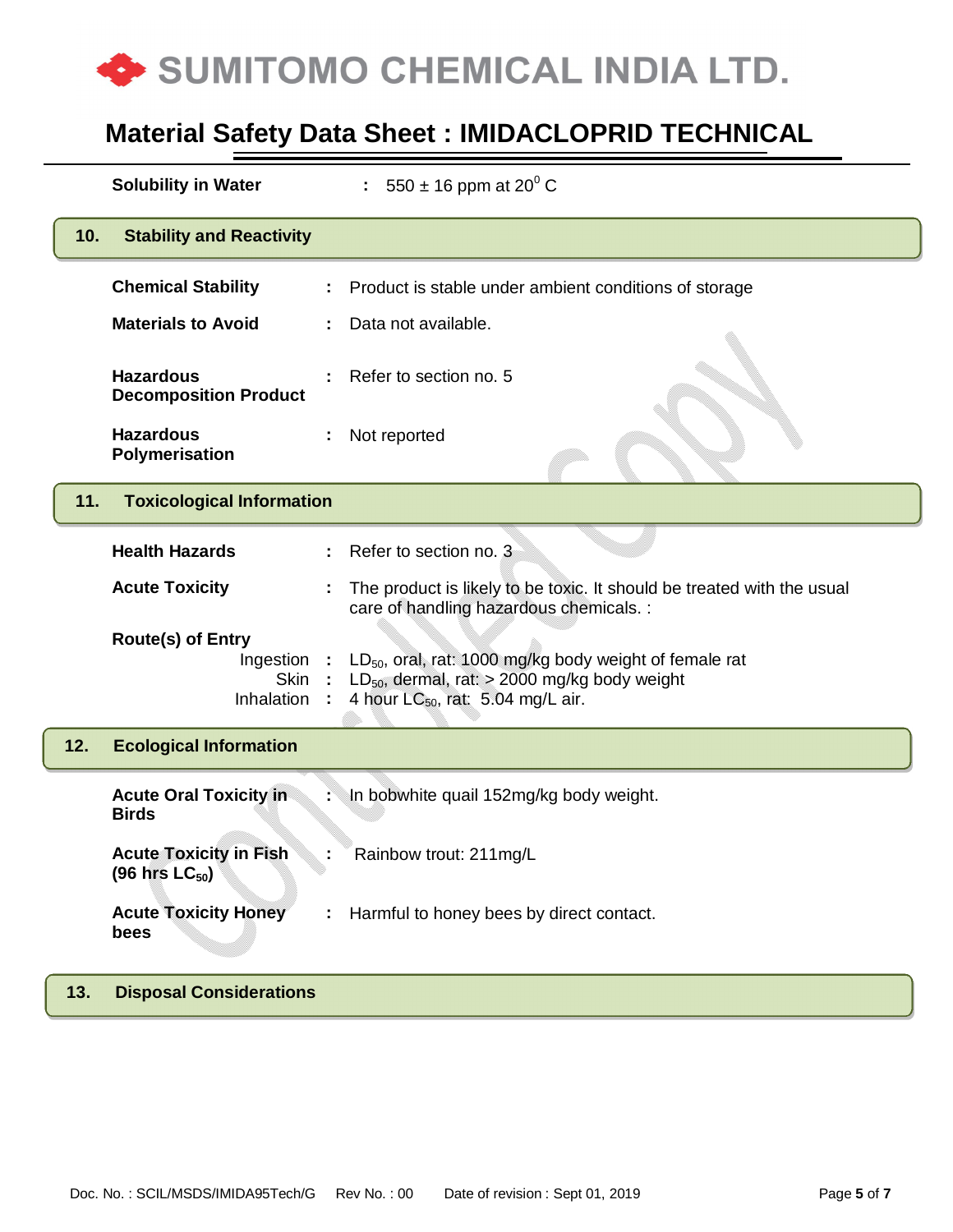

| <b>Waste Treatment</b><br><b>Methods</b> |    | : Keep out of Drains, Sewers, Ditches and Water ways.<br>Left-over material that should not be used or chemically reprocessed and<br>should be disposed of in a landfill approved for pesticide disposal. Other<br>possible methods of disposal are controlled incineration with flue gas<br>scrubbing |
|------------------------------------------|----|--------------------------------------------------------------------------------------------------------------------------------------------------------------------------------------------------------------------------------------------------------------------------------------------------------|
| <b>Containers</b>                        | ÷. | Emptied containers may retain vapour and product residue. Observe all<br>labeled safeguards until container is cleaned or destroyed.                                                                                                                                                                   |
|                                          |    | Triple or pressure rinse empty containers. Pour rinse water into<br>formulation tank. Store for collection by approved waste disposal service.                                                                                                                                                         |
|                                          |    | Dispose of as non hazardous industrial waste. Do not re-use containers.                                                                                                                                                                                                                                |
|                                          |    | Disposal of waste and packaging materials must always be in accordance<br>with all applicable local laws / regulations.                                                                                                                                                                                |

#### **14. Transport Information**

The data provided in this section is for information only. Please apply the appropriate regulations to properly classify your shipment for transportation.

Hazardous under the applicable DOT, ICAO/IATA, IMO, TDG

| <b>IMDG Classification</b>  |                                                |
|-----------------------------|------------------------------------------------|
| <b>Proper Shipping Name</b> | Pesticide, Toxic, Solid, n.o.s. (Imidacloprid) |
| Hazard class / I D No.      | 6                                              |
| Subsidiary hazard(s)        |                                                |
| Label                       | Class-6.1                                      |
| UN No.<br>÷.                | 2588                                           |
| <b>Packing Group</b><br>÷.  | $\mathbf{III}$                                 |
| <b>Marine Pollutant</b>     | Yes                                            |
|                             |                                                |